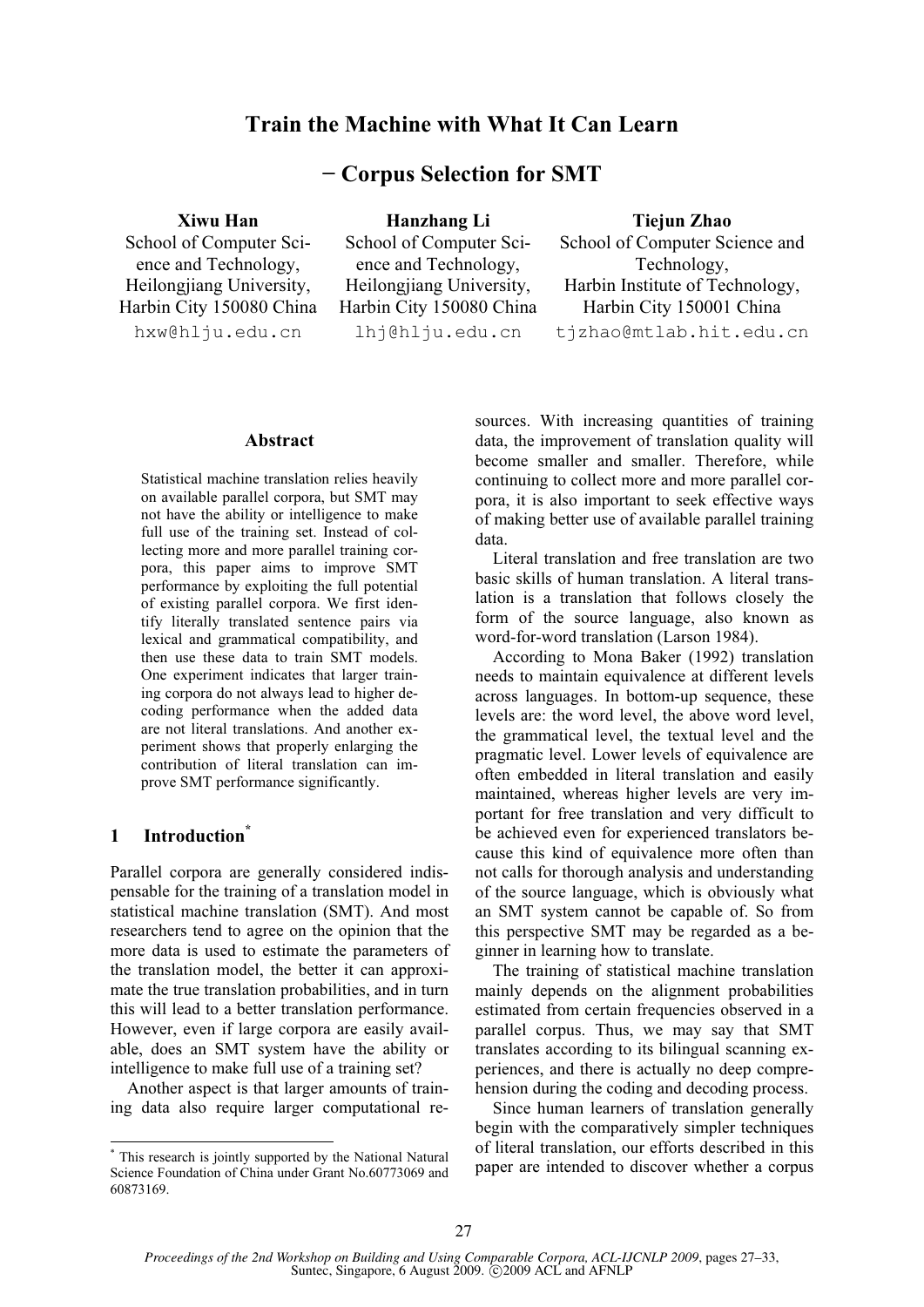of literal translations better suits the training of statistical machine translation.

In the following, section 2 introduces our corpus and proposes a combined method to recognize sentence pairs of literal translation. Section 3 describes our experiments with the acquired corpus on SMT training from two points of view. Section 4 analyzes the results from a linguistic point of view. And the conclusion is given in Section 5 with some suggestion for further work.

## 2 Literal Translation Recognition

Early machine translations were notorious for bad literal translations especially of idioms. However, good literal translation means to translate a sentence originally, and to keep the original message form, including the construction of the sentence, the meaning of the original words, use of metaphors and so on. Such a translation would be fluent and easy to comprehend by target language readers. If we suppose that the training corpus for SMT is mainly constituted of good translations, our first task is to identify those literally translated sentence pairs.

### 2.1 Our Corpus

The corpus used for our experiment consists of 650,000 bilingual sentence pairs of English and Chinese, which were gathered either from public and free Internet resources or from our own translation works. The sentences are either translated from Chinese to English or vice versa.

To facilitate the process of recognition, before the SMT experiment we preprocessed the corpus for the word and POS information, with English sentences parsed by (Collins 1999)'s head-driven parser and Chinese sentences by the head-driven parser of MI&TLAB at Harbin Institute of Technology (Cao 2006).

We define the literally translated sentence pairs as those that either embed enough word pairs which can be looked up in a bilingual dictionary, or share enough common grammatical categories. Hence, we invented two cross-lingual measures for the recognition of literal translation, i.e. lexical compatibility and grammatical compatibility.

## 2.2 Method of Lexical Compatibility

The seed version of our bilingual dictionary is made up of 63,483 entries drawn from the bilingual dictionary for the rule-based Chinese-English machine translation system of CEMT2K developed by MI&TLAB at Harbin Institute of Technology (Zhao 2001). We extended the seed with synonyms from English WordNet v. 1.2 and Chinese Extended Tongyicicilin v. 1.0. The extending algorithm is as follows.

- Input: The seed version dictionary SD, Chinese Extended Tongyicicilin CT, and English WordNet EW
- Output: An extended Chinese English dictionary ED
- D<sub>o</sub>:
	- a. For each entry in SD,
		- a) extend the Chinese part with all its synonyms found in  $CT$ ;
		- b) extend the English part with all its synonyms found in  $EW$ ;
		- c) accept the extended entry into ED.
	- b. For each entry in ED,
		- a) if its Chinese part is a subset of that of another entry, merge them;
		- b) if its English part is a subset of that of another entry, merge them.

An entry in our final extended dictionary in turn is organized as bilingual synonym classes, and there are altogether 43,820 entries including 212,367 Chinese and English lexical terms.

By looking up Chinese-English word pairs in the extended dictionary, we defined the crosslingual measure of lexical compatibility for a Chinese-English sentence pair as  $C_{L}$ .

$$
C_L = \frac{the number of word pairs looked up}{the total number of all words}
$$

For the recognition task, we employed a maximum likelihood estimation filtering method with an empirical threshold of 0.85 on the lexical compatibility. Sentence pairs would be accepted as literal translation if their lexical compatibility  $C_{\rm L} > 0.85$ .

Manual analysis on 15,000 sentence pairs showed that for this method the precision is 94.65% and the recall is only 16.84%. The low recall is obviously due to the limitations of our bilingual dictionary.

### 2.3 Method of Grammatical Compatibility

Although the diversity of grammatical categories tends to be great, some common word classes, such as nouns, pronouns, verbs, adjectives, etc, mainly constitute the vocabularies of most natural languages. And our observations on English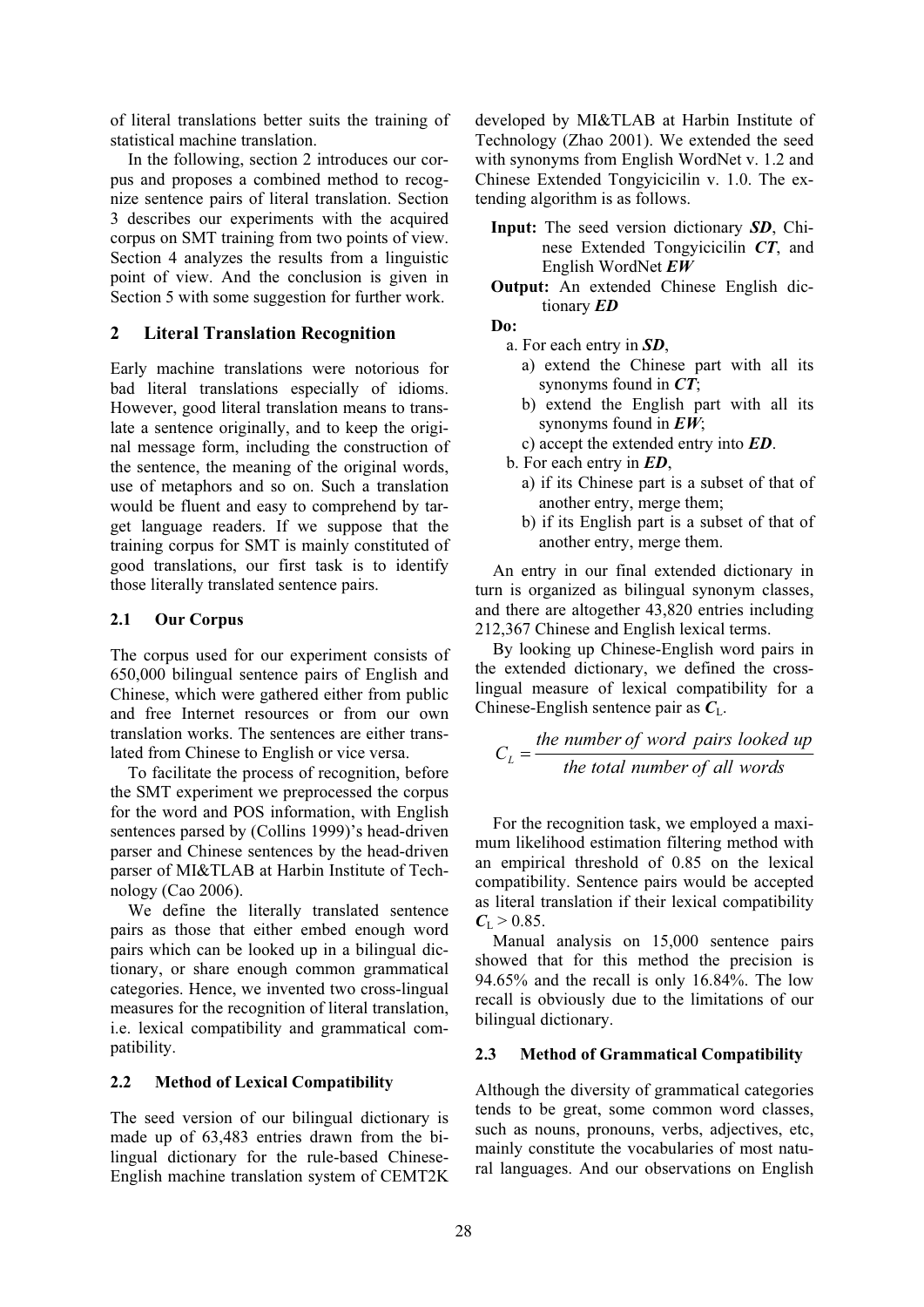and Chinese parallel corpora show that the more literal a translation is, the more equivalent grammatical categories the pair of sentences may share.

We thus define the cross-lingual measure of grammatical compatibility as  $C_{\text{G}}$ .

$$
C_G = \sum_{i=1}^{n} \lambda_i \frac{Min(|GE_i|, |GC_i|) + 1}{Max(|GE_i|, |GC_i|) + 1}
$$

 $GE_i$  is an English grammatical category,  $|GE_i|$ is the number it occurs in the English sentence, and  $GC_i$  is the Chinese counterpart (see Table 1).  $\boldsymbol{n}$  is the number of common grammatical categories that make differences in the special task of recognizing literal translated sentence pairs.  $\lambda_i$  is the weight for the respective category, which is trained by a simple gradient descent algorithm on a sample of 10,000 manually analysed sentence pairs.

| <b>Chinese</b> | English              |
|----------------|----------------------|
| noun           | noun                 |
| pronoun        | pronoun              |
| verb           | verb                 |
| adjective      | adjective and adverb |

Table 1: Equivalent grammatical categories

For the recognition task, we also employed a maximum likelihood estimation filtering method with an empirical threshold of 0.82 on the grammatical compatibility. Sentence pairs would be accepted as literal translation if their grammatical compatibility  $C_{\text{G}} > 0.82$ .

Evaluation on the held-out sample of 5,000 sentence pairs shows a precision ratio of 89.5% and a recall ratio of 42.34%.

#### 2.4 Combination of the Two Methods

We simply combined the results of the two methods mentioned above to obtain a larger useful corpus. It is very interesting that the intersection between the results of the two methods accounts only for a very small part, which is estimated to be 17.2% of all the identified sentence pairs. The combined recognition results achieved a precision of 92.33% and a recall of 54.78% on the testing sample of 15,000 sentence pairs. And on the total corpus, our combined method acquired 201,062 sentence pairs that were classified to be the results of literal translation.

Further analysis on the sampled corpus shows that the wrongly unrecalled literally translated sentence pairs and the wrongly recalled ones are mainly due to bad segmentation of Chinese

words or bad POS tagging results of both the Chinese and English parsers. In contrast, those sentence pairs correctly unrecalled are usually free transcriptions or bad translations.

#### 3 SMT Experiments

### 3.1 Our Corpus and SMT System

After excluding some too long sentence pairs, we got our final training corpus, which includes 200,000 Chinese-English sentence pairs of literal translation and  $400,000$  pairs of free translation<sup>1</sup>. Our evaluation corpus was drawn from the IWSLT Chinese-to-English MT test set of 2004, which includes 506 Chinese sentences and 16 English reference sentences for each Chinese one.

Since our focus is not on a specific SMT architecture, we use the off-the-shelf phrase-based decoder Pharaoh (Koehn 2004). Pharaoh implements a beam search decoder for phrase-based statistical models, and has the advantages of being freely available and widely used. The phrase bilingual lexicon is derived from the intersection of bi-directional IBM Model 4 alignments, obtained with GIZA++ (Och and Ney 2003). For better comparison between experimental results, we kept all the system parameters as default, while only tuning our own parameters.

### 3.2 Experiment on Incremental Training Corpora

This experiment was designed to check whether it is true that larger training corpora always lead to better SMT decoding performance. We randomly segmented the 400,000 free translation sentence pairs into 4 subsets, with each of them including 100,000 pairs. A baseline SMT model was trained with the 200,000 literal translation sentence pairs, and then 4 other SMT models were trained on extended corpora, of which each later used corpus includes one more subset than the previous one.

The decoding performances in terms of BLEU and NIST scores of all 5 models are listed in the second and third column of Table 2, and the last column gives the numbers of out-of-vocabulary (OOV) words of each model on the test set. Curves in Figure 1 and 2, respectively, show the trajectories of BLEU and NIST scores in accordance with the sizes of extended training corpora.

**.** 

<sup>&</sup>lt;sup>1</sup> Note that "free translations" are identified statistically using our recognition method for literal translations.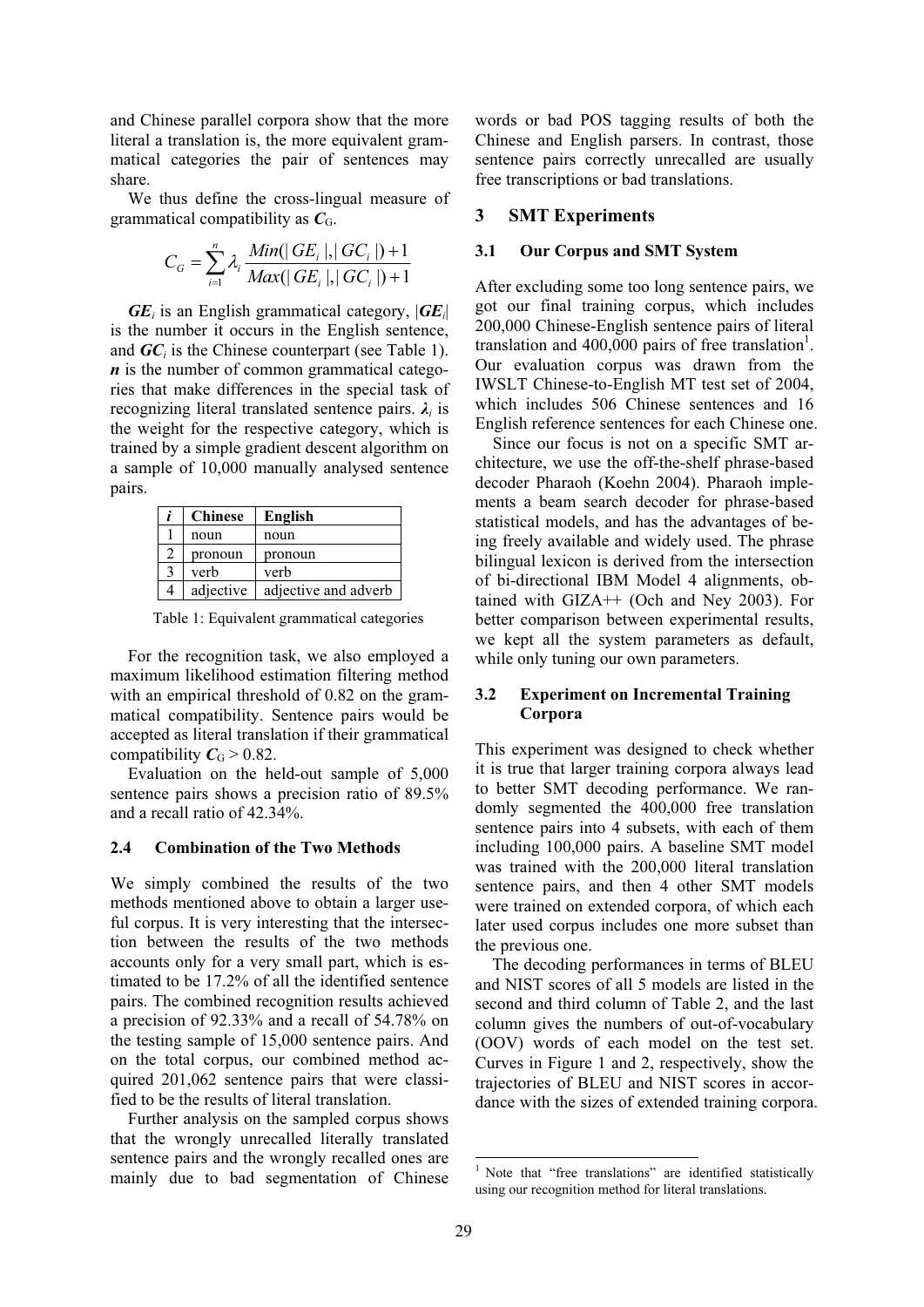| <b>Corpus Size</b> | <b>BLEU</b> | <b>NIST</b> | <b>OOV</b> |
|--------------------|-------------|-------------|------------|
| 200,000            | 0.3835      | 7.0982      | 47         |
| 300,000            | 0.3695      | 6.9096      | 45         |
| 400,000            | 0.4113      | 7.1242      | 32         |
| 500,000            | 0.4194      | 7.1824      | 21         |
| 600,000            | 0.4138      | 7.1566      | 18         |

Table 2: SMT performance with extended corpora



A comparison between the different models' BLEU and NIST scores shows that a larger training data set does not necessarily lead to better SMT decoding performance. Based on the literal translation data, when more and more free translation data are added to the training set, the performance measures of the relevant SMT models fall at first, then rise, and at finally fall again. Furthermore, according to our manual analysis of the decoding results, free translation data have actually harmed the SMT model. It is just because the much smaller numbers of OOV words have made up for the impairment that the performance measures have risen for two times. They, however, will fall when the decrease in OOV words fails to make it up.

### 3.3 Experiment on Weighted Training Corpora

This experiment was designed to exploit both the contribution of literal translation and the advantage of a large vocabulary from a larger corpus. To achieve such a goal, minor modifications need to be made towards the training corpus and the module of GIZA++.

We start with an SMT training data set  $X$ , which includes  *bilingual sentence pairs, i.e. the* 

input vector  $X = \{x_1, x_2, x_3, ..., x_i, ..., x_{n-l}, x_n\}.$ During the original training process, every sentence pair  $x_i$  contributes in the same way to the estimation of parameters in the translation model since the corpus has not been weighted. Now we tried to adjust the contribution of  $x_i$  according to our previous decision whether it is literal translation or free translation. If we set the weight vector to be  $W = \{w_1, w_2, w_3, ..., w_i, ..., w_{n-l}, w_n\}^\top$ , the weighted corpus would become  $X' = W X =$  $\{w_1x_1, w_2 x_2, w_3x_3, ..., w_ix_i, ..., w_{n-l} x_{n-l}, w_n x_n\},\$ where

$$
w_i = \begin{cases} \lambda & \text{when } x_i \text{ is literal translation,} \\ 1 - \lambda & \text{otherwise.} \end{cases}
$$

Hereby  $\lambda$  is an empirical weighting parameter in the range of  $0 \le \lambda \le 1$ .

The module of GIZA<sup>++</sup> was modified to ensure that the weights imposed on sentence pairs could be effectively transmitted to smaller translation units. GIZA++ builds word alignments by means of counting occurrences of word pairs in the training corpus. Given a possibly translatable Chinese-English word pair  $\mathbf{D} = \langle c, e \rangle$ , the number  $N$  of its occurrences in our original training corpus  $X$  can be calculated by summing up its occurrence number  $N_{xi}$  in each sentence pair, i.e.

$$
N = \sum_{i=1}^{n} N_{xi}
$$

Thus the weighted occurrence number  $N'$  of word pair  $\bm{D}$  in the weighted training corpus can be calculated via the following equation.

$$
N' = \sum_{i=1}^{n} N_{w^{i*}xi} = \sum_{i=1}^{n} (w_i * N_{xi})
$$

Finally, GIZA++ estimates word alignment parameters on the basis of  $N'$ . Apart from this modification, all other parts of PHARAOH had been untouched to guarantee comparable experimental results.

We trained five SMT models of different weights on the previously mentioned corpora of free and literal translations. Table 3 lists both the training parameters and relevant decoding performances of the five models. Figures 3 and 4 show the trajectories of BLEU and NIST scores in accordance with the weight variable. We can see that the SMT model achieved the best performance when  $\lambda$  was set to be 0.67.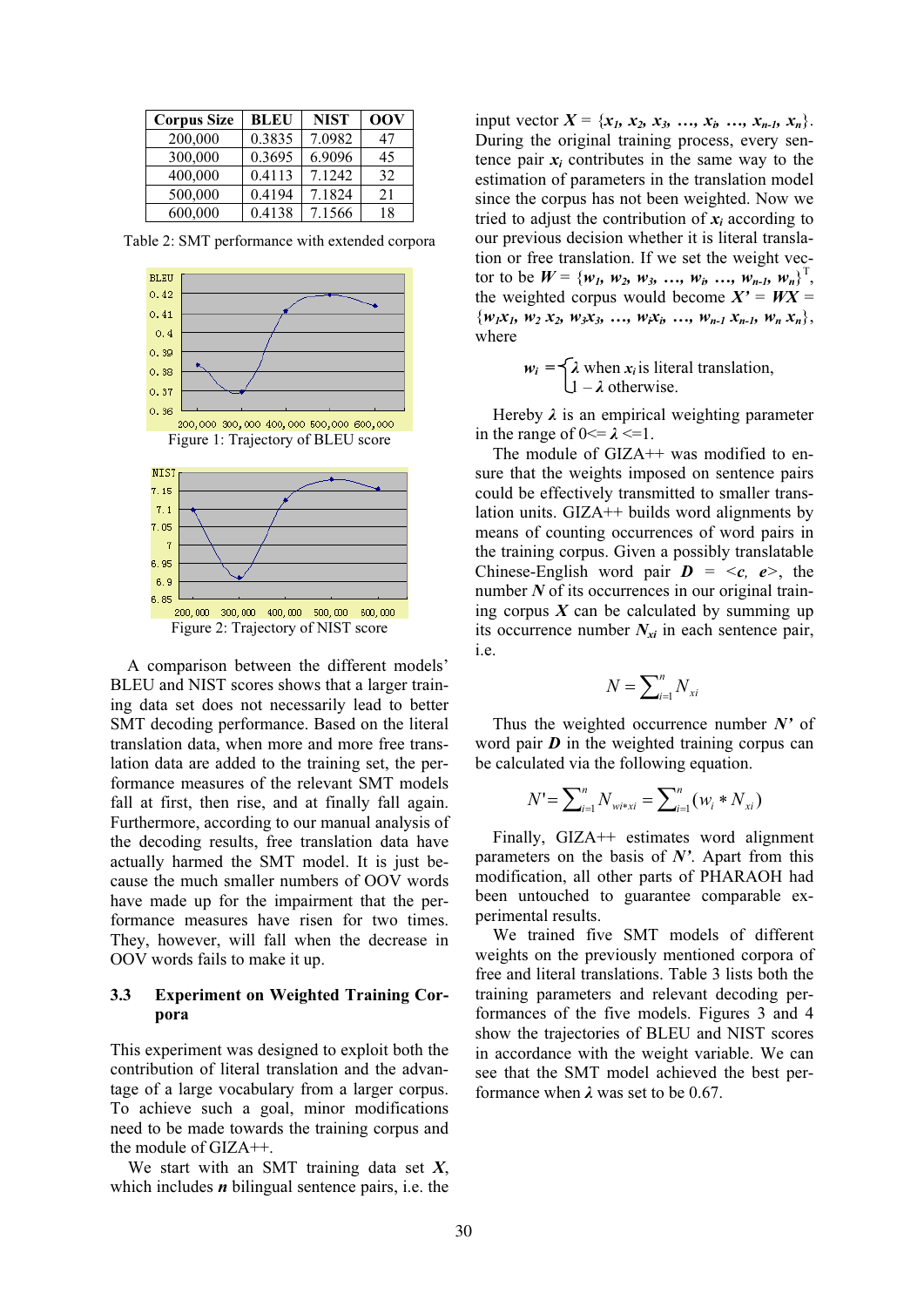| <b>Corpus Size</b> | λ    | <b>BLEU</b> | <b>NIST</b> | <b>OOV</b> |
|--------------------|------|-------------|-------------|------------|
| 400,000            | 0    | 0.4001      | 6.9082      | 23         |
| 600,000            | 0.5  | 0.4138      | 7.0796      | 18         |
| 600,000            | 0.67 | 0.4259      | 7.2997      | 26         |
| 600,000            | 0.8  | 0.4243      | 7.2706      | 39         |
| 200,000            |      | 0.3835      | 7.0982      | 47         |

**BLEU**  $0.425$  $0.42$  $0.415$  $0.41$  $0.405$  $0.4$  $0.395$  $0.39$ 0.385  $0.35$  $\circ$  $0.2$ λ  $0.4$  $0.6$  $0.8$  $\mathbf{1}$ Figure 3: Trajectory of BLEU score **NIST**  $7.3$ 7.25  $7.2$ 7.15  $7.1$ 7.05 7 6.95 6.9 6.85  $\circ$  $0.2$  $0.4$  $0.6$  $0, 8$  $\mathbf{1}$ γ Figure 4: Trajectory of NIST score

Table 3: SMT performances with weighted corpora

Among the five models, that of  $\lambda = 0.5$  is the baseline since here all sentence pairs contributed in the same way. Those of  $\lambda = 0$  and 1 are two special cases designed to explore the isolated contribution of free and literal translation corpora in a contrastive way. Hereby the two models of  $\lambda$  = 0.67 and 0.8 are the central part of our experiment. According to the performance trajectories it seems that a reasonable increase in the contribution of the corpus of literal translations effectively improves the decoding performance of the SMT system since the BLEU scores with  $\lambda$  $= 0.67$  and 0.8 are higher than that of the baseline which are 0.0121 and 0.0105, and of the NIST scores which are 0.2201 and 0.191.

Our further analysis of the translation results and the related evaluation scores with different weight parameters showed that there exists some potential for literal translations to be used to improve SMT systems.

Our analysis indicates that two facts caused most of the out-of-vocabulary words (see Table 3). First, some OOV words never occurred in the training corpus; second, most others had been pruned off due to their much lower frequencies. Training corpora for  $\lambda = 0.67$  and 0.8 have the same size of as that for  $\lambda = 0.5$ , but they resulted in much more OOV words than those for  $\lambda = 0.5$ because the lower weight had decreased some related alignment probabilities very much. It seems that the large OOV increase must have counteracted the potential improvement to a certain degree although it did not have a devastating effects in these two cases. Therefore, a proper selection of a corpus of literal translations as training data would contribute more to the improvement of SMT models should some heuristic pruning methods be employed to avoid a possible OOV increase.

#### 4 Related work

There have been a lot of studies on SMT training data. Most of them are focused on parallel data collections. Some work tried to acquire more parallel sentences from the web (Nie et al. 1999; Resnik and Smith 2003; Chen et al. 2004). Others extracted parallel sentences from comparable or non-parallel corpora (Munteanu and Marcu 2005, 2006). These works aim to collect more parallel training corpora, while our work aims to make better use of existing parallel corpora.

Some studies have also been conducted on parallel data selection and adaptation. Eck et al. (2005) proposed a method to select more informative sentences based on n-gram coverage. They used n-grams to estimate the importance of a sentence. The more previously unseen n-grams exist in the sentence, the more important the sentence is regarded. A TF-IDF weighting scheme was also tried in their method, but did not show improvements over n-grams. Their goal was to decrease the amount of training data to make SMT systems adaptable to small devices.

Some other works select training data according to domain information of the test set. Hildebrand et al. (2005) used an information retrieval method for translation model adaptation. They selected sentences similar to the test set from available in-of-domain and out-of-domain training data to form an adapted translation model. Lü et al. (2007) further used smaller adapted data to optimize the distribution of the whole training data. They took advantage both of larger data and adapted data.

Unlike all the above-mentioned studies, our method selected the training corpus according to basic theories of literal and free translation. This is somewhat similar to Lü et al. (2007), however, our weighting scheme also tried to make use of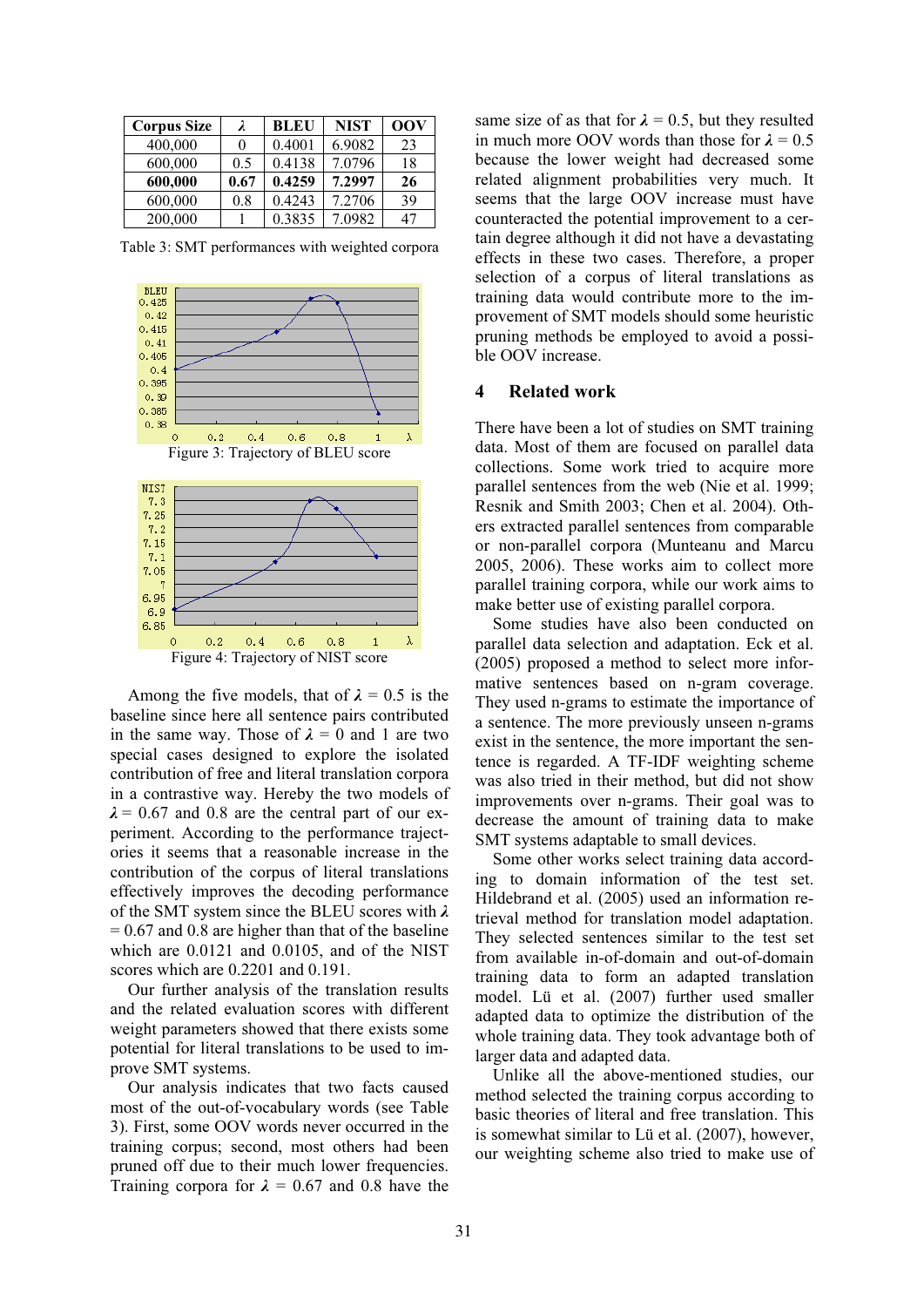both larger and smaller data, which are free translations and literal translations in our case.

Besides, there have also been some studies on language model adaptation in recent years, motivated by the fact hat large-scale monolingual corpora are easier to obtain than parallel corpora.. Examples are Zhao et al. (2004), Eck et al. (2004), Zhang et al. (2006) and Mauser et al. (2006). Since a language model is built for the target language in SMT, a one pass translation is usually needed to generate the n-best translation candidates in language model adaptation. The principle in our research could also be used for translation re-ranking to further improve SMT performance.

### 5 Conclusions

This paper presents a new method to improve statistical machine translation performance by making better use of the available parallel training corpora. We at first identified literally translated sentence pairs by means of lexical and grammatical compatibility, and then used these data to train SMT models. Experimental results show that literal and free translation corpora contribute differently to the training of SMT models. It seems that literal translation training data better suit SMT system at its present level of intelligence. The weighted training data can further improve translation performance by enlarging the contribution of literal translations while maintaining a larger vocabulary from the larger corpus of free translations. Detailed analysis shows that a literal translation corpus would contribute more to the improvement of SMT models if some heuristic pruning methods would be employed to avoid possible OOV increase.

In future work, we will improve our methods in several aspects. Currently, the recognition method for literal translations and the weighting schemes are very simple. It might work better by trying some supervised recognition techniques or using more complicated methods to determine the weights of sentence pairs with variant literal degree. What's more, our present test corpus is an out-of-domain one, and this might have impacted the observations made in this work. Last, employing our method to the language model might also improve translation performance.

### Acknowledgments

We are obliged to the authors of English Word-Net version 1.2 and Chinese Extended Tongyicicilin version 1.0 for the free dictionary resources they provided. We also thank the two reviewers for their constructive advices that we referred to when preparing the last version of this paper.

### **References**

- Almut Silja Hildebrand, Matthias Eck, Stephan Vogel, and Alex Waibel. 2005. Adaptation of the Translation Model for Statistical Machine Translation based on Information Retrieval. Proceedings of EAMT 2005: 133-142.
- Arne Mauser, Richard Zens, Evgeny Matusov, Sasa Hasan, Hermann Ney. 2006. The RWTH Statistical Machine Translation System for the IWSLT 2006 Evaluation. Proceedings of International Workshop on Spoken Language Translation: 103-110.
- Bing Zhao, Matthias Eck, Stephan Vogel. 2004. Language Model Adaptation for Statistical Machine Translation with structured query models. COLING-2004.
- Dragos Stefan Munteanu and Daniel Marcu. 2005. Improving Machine Translation Performance by Exploiting Comparable Corpora. Computational Linguistics, 31 (4): 477-504.
- Dragos Stefan Munteanu and Daniel Marcu. 2006. Extracting Parallel Sub-Sentential Fragments from Comparable Corpora. ACL-2006: 81-88.
- Franz Josef Och and Hermann Ney. 2003. A systematic comparison of various statistical alignment models. Computational Linguistics, 29(1): 19-52.
- Hailong Cao. 2006. Research on Chinese Syntactic Parsing Based on Lexicalized Statistical Model, Dissertation for PhD, Harbin Institute of Technology, Harbin.
- Jian-Yun Nie, Michel Simard, Pierre Isabelle, Richard Durand. 1999. Cross-Language Information Retrieval based on Parallel Texts and Automatic Mining of Parallel Texts in the Web. SIGIR-1999: 74- 81.
- Jisong Chen, Rowena Chau, Chung-Hsing Yeh. 2004. Discovering Parallel Text from the World Wide Web. ACSW Frontiers 2004: 157-161.
- Matthias Eck, Stephan Vogel, and Alex Waibel. 2004. Language Model Adaptation for Statistical Machine Translation Based on Information Retrieval. Proceedings of Fourth International Conference on Language Resources and Evaluation: 327-330.
- Michael Collins. 1999. Head-Driven Statistical Models for Natural Language Parsing. PhD Dissertation, University of Pennsylvania.
- Mona Baker. 2000. In Other Words: A Coursebook on Translaton, Foreign Language Teaching and Research Press, Beijing.
- Mildred L. Larson. 1984. Meaning-based translation: A guide to cross-language equivalence. Lanham, MD: University Press of America.
- Philipp Koehn. 2004. Pharaoh: a beam search decoder for phrase-based statistical machine translation models. In 6th Conference of the Association for